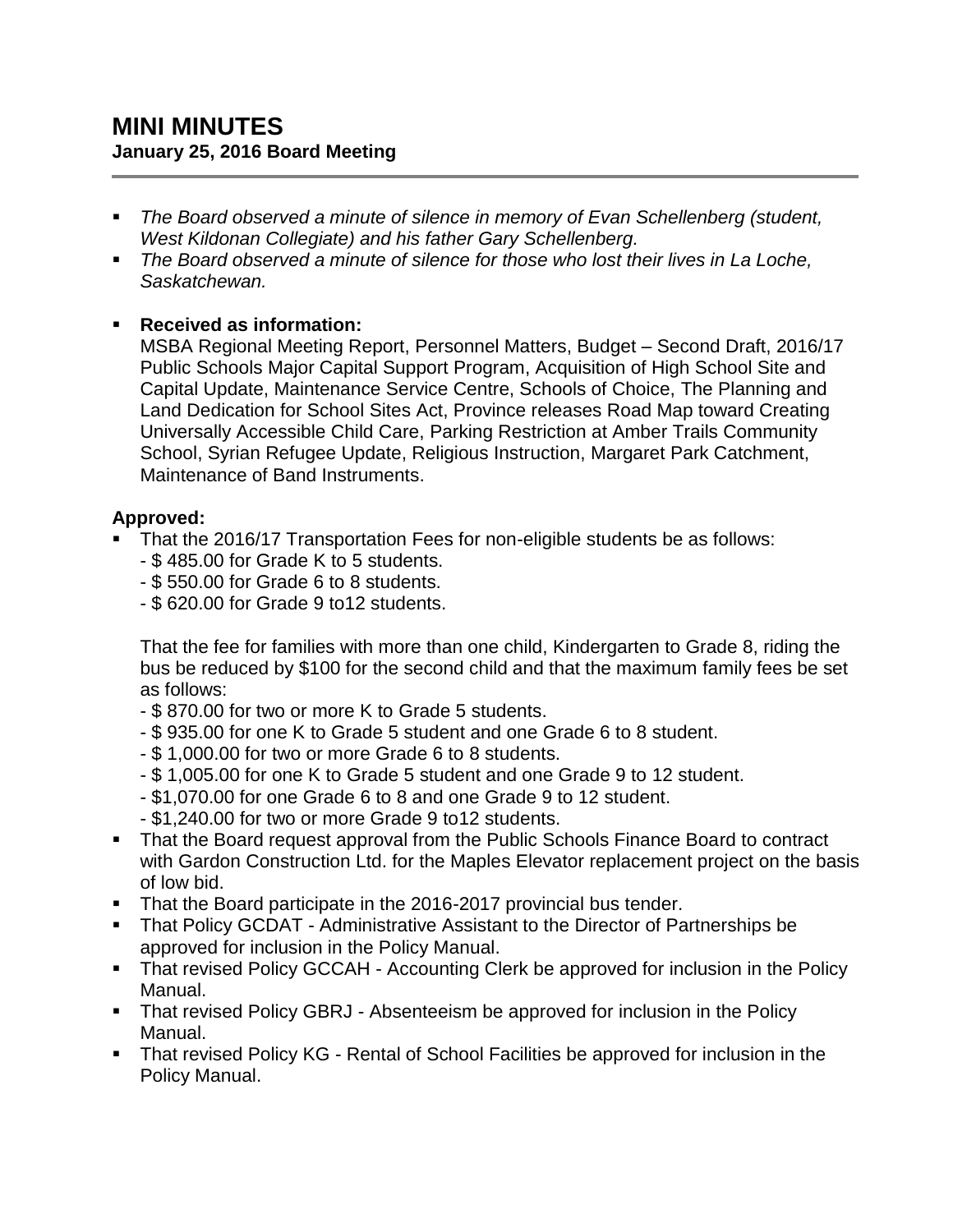## **Approved for Payment:**

- Certificate of Payment No. 8 for the Maples Collegiate Science Labs project in the amount of \$8,814.79 be paid to Marrbeck Construction Ltd.
- Certificate of Payment No. 1 for the Garden City Collegiate Skill Build project in the amount of \$463,265.08 be paid to Canotech Consultants Ltd.
- 7.5% Statutory Holdback on Certificate of Payment No. 1 for the Garden City Collegiate Skill Build project in the amount of \$35,773.37 be paid to Seven Oaks School Division/Canotech Consult-459-GCC Skill Build.
- **Invoice No. 1155 for the R. F. Morrison School Roof Replacement in the amount of** \$1,575.00 be paid to QCA Building Envelope Ltd.
- Certificate of Payment No. 4 for the R. F. Morrison School addition project in the amount of \$172,859.59 be paid to Gardon Construction Ltd.
- 7.5% Statutory Holdback on Certificate of Payment No. 4 for the R. F. Morrison School addition project in the amount of \$13,348.23 be paid to Seven Oaks School Division/Gardon-457 RFM Addition.
- **IDED** Invoice No. 4736 for École Rivière-Rouge (59% of 20% Administration) in the amount of \$14,135.54 be paid to Prairie Architects Inc.
- Invoice No. 1147 for École Rivière-Rouge (air vapour review/roof monitoring) in the amount of \$4,068.75 be paid to QCA Building Envelope Ltd.
- Invoice No. 15088 for the Elwick School Elevator project in the amount of \$6,045.54 be paid to Number Ten Architectural Group.
- **Invoice No. 14991 for the Garden City Collegiate Skill Build project in the amount of** \$4,641.00 be paid to Number Ten Architectural Group.
- Invoice No. 14807 for the MET School project in the amount of \$1,135.11 be paid to Number Ten Architectural Group.
- **Invoice No. 4754 for the Garden City Collegiate Theatre project in the amount of** \$14,841.87 be paid to Prairie Architects Inc.
- Invoice No. 626 for the Elwick School Elevator project in the amount of \$3,567.90 be paid to Almitra Consulting Inc.
- **Invoice No. 15090 for the Garden City Collegiate Skill Build project in the amount of** \$10,717.35 be paid to Number Ten Architectural Group.
- **IDED** Invoice No. 4755 for the R. F. Morrison School Addition project in the amount of \$3,512.45 be paid to Prairie Architects Inc.
- Statutory Holdback in the amount of \$37,821.15 plus taxes and accumulated interest in relation to the Maples Collegiate Science Room project be paid to Marrbeck, subject to the approval of the Board's solicitor.
- Board direct administration to prepare a rental agreement for the Ukraine-Kyiv Pavilion for use of Maples Collegiate from July 25, 2016 to August 8, 2016 for Folklorama 2016.
- Invoice No. 3746 for the Amber Trails School (progress report #17) in the amount of \$630.00 be paid to Integrated Designs Inc.
- Invoice No. 3745 for the Ecole Rivière-Rouge (progress report  $#7$ ) in the amount of \$3,543.75 be paid to Integrated Designs Inc.
- **IDED** Invoice No. W-2015-271 for the Garden City Collegiate Skill Build project (materials testing Dec 2015) in the amount of \$519.75 be paid to M. Block & Associates.
- Certificate of Payment No. 3 for the Edmund Partridge School Elevator project in the amount of \$74,844.71 be paid to Parkwest Projects Ltd.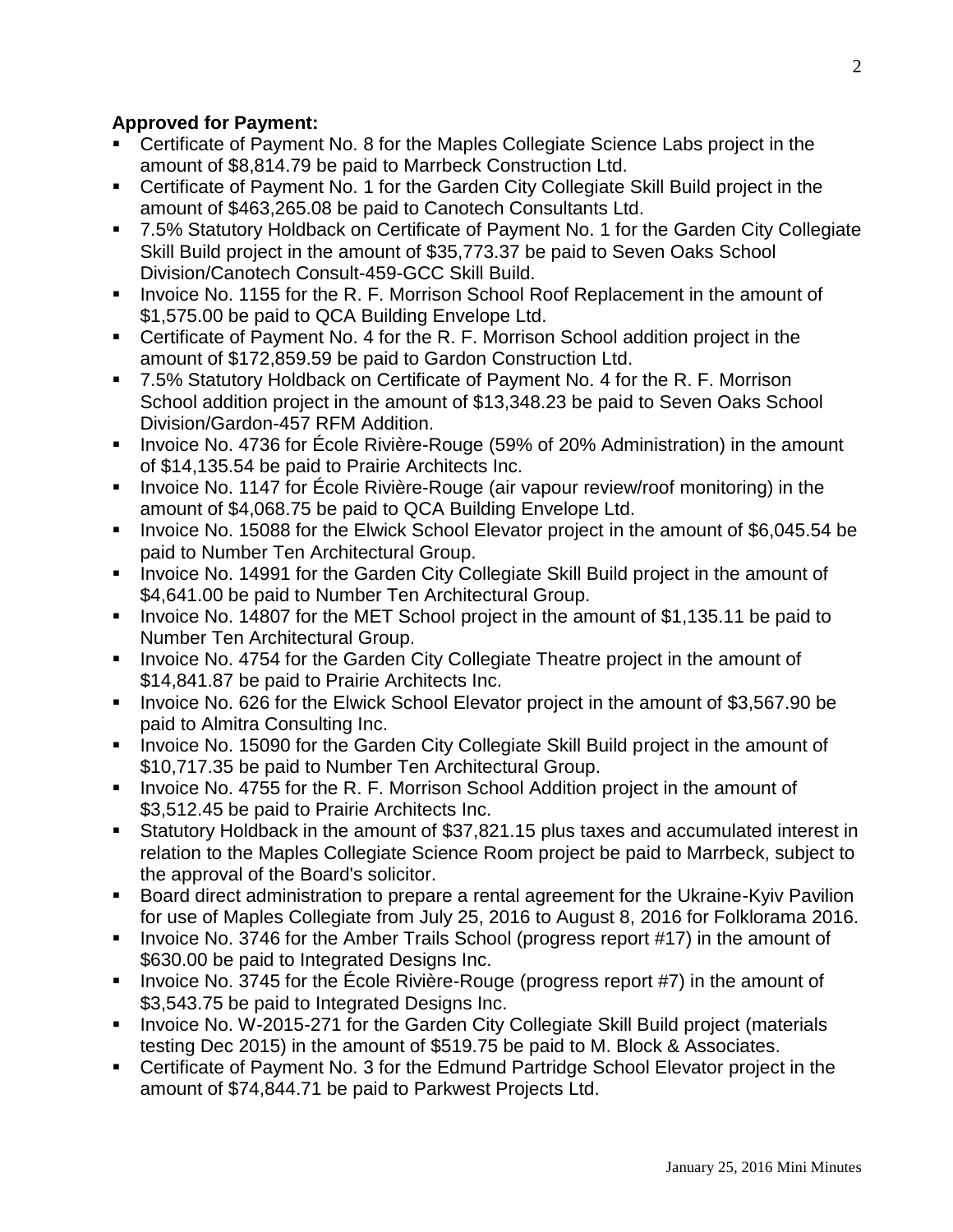- 7.5% Statutory Holdback on Certificate of Payment No. 3 for the Edmund Partridge School Elevator project in the amount of \$5,779.51 be paid to Seven Oaks School Division/Parkwest-450-EP-Elevator/Grooming Room.
- Cheques #2161022 to #2162018, and #1011 to #1060, US cheques #216031 to #216066, direct deposits #20162218 to #20164934, and pre-authorized debits #2016083 to #2016164 in the amount of \$24,102,032.77 be approved.

## **Conference Reports:**

- Cameron MacKay, Teacher, West St. Paul School. I.E.R.G's Conference, July 2 to 4, 2014 - British Columbia.
- George Budoloski, Teacher, Maples Collegiate. National Association of Broadcasters Convention, April 11 to 16, 2015 - Las Vegas, Nevada.
- Helen Lagace, Teacher, Margaret Park School. Songworks Discover Your Pathway Conference, April 9 to 11, 2015 - Denver, Colorado.
- Karen Penner, Teacher, Margaret Park School. International Literacy Association Conference, July 18 to 20, 2015 - St. Louis, Missouri.
- Lucy Batista, Teacher, O.V. Jewitt School. World Congress of Modern Languages, March 26 to 28, 2015 - Niagara Falls, Ontario.
- Marshall Mays, Teacher, Maples Collegiate. National Association of Broadcasters Convention, April 11 to 16, 2015 - Las Vegas, Nevada.
- Rachel Cooper, Teacher, Maples Collegiate. EDGE Performing Arts, January 26 to 30, 2015 - Los Angeles, California.
- Roberta Garton, Teacher, Maples Collegiate. Learning and the Brain Conference, May 6 to 9, 2015 - New York, New York.
- Sari Rosenberg, Vice-Principal, R.F. Morrison School. NCTM Annual Meeting and Exposition - Effective Teaching to Ensure Mathematical Success for All, April 15 to 18, 2015 - Boston, Massachusetts.
- Sandra Smith, Teacher, James Nisbet School. Earth Matters Conference 2015, October 16 & 17, 2015 - Canmore, Alberta.

## **Correspondence:**

- Claudia Sarbit, Chair, Seven Oaks School Division. Letter to the Honourable Greg Selinger regarding inequities in education finance.
- Darryl Gervais, Director Instruction, Curriculum and Assessment Branch. Successful Skills Strategy Equipment Enhancement Fund application:
	- \$34,321.86 for the Culinary Services Program at Maples Collegiate was approved.
	- \$50,167.00 for the Electrical Trades Technology Program at Maples Collegiate was approved.
- Western School Division. Western School Division unanimously endorse the candidacy of Trustee Robny Wiebe for Vice-President of Boards Under 6000.
- Cheryl Prokopanko, Director, International Education Branch. International Education Act (IEA) and the associated Code of Practice and Conduct Regulation 51(2) were proclaimed by Cabinet on January 1, 2016 and are now in force.
- Manitoba Education-Instruction, Curriculum and Assessment Branch. Scientists in the Classroom Grant 2016/2017.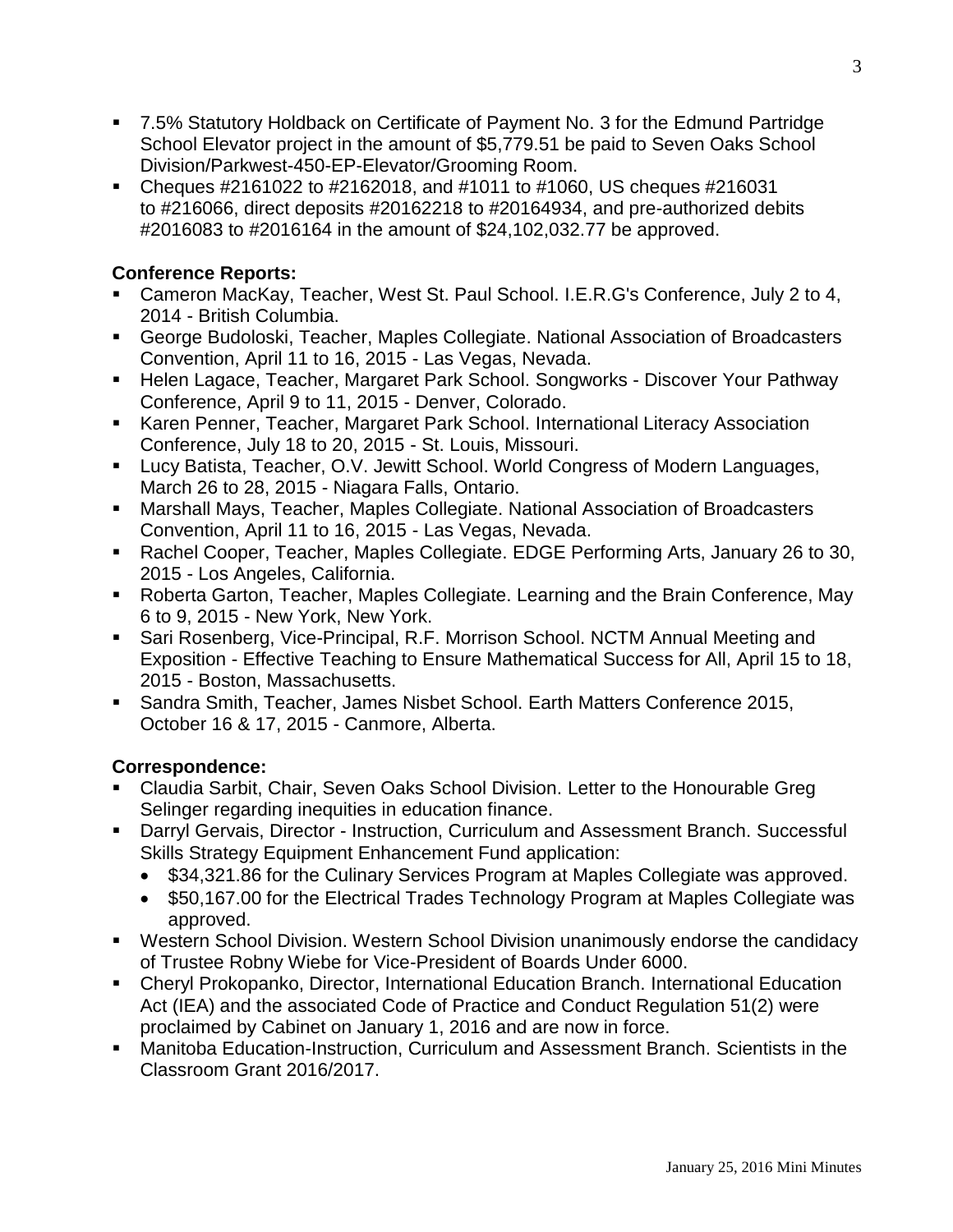- Manitoba Safe & Caring Schools Conference. Diversity, Respect and Inclusion Monday, February 8, 2016.
- **Elections Manitoba. Implementing the Student Information Officer Program for the** upcoming provincial election on Tuesday, April 19.
- James Allum, Minister of Education. Elwick School recipient of a Manitoba Music grant.
- Trent Piazzoni, Number Ten Architectural Group. Garden City TAA, Change Order Numbers 3, 4, 5 and 6.
- Government of Manitoba News Release. Province Invests \$30 Million to Create Employment, Training Opportunities for Young People.
- Government of Manitoba News Release. Province Announces \$50 Million for new Upgraded Gyms at Manitoba Schools.
- Government of Manitoba News Release. Province Announces New School in North Winnipeg, Further Investments to Make Classes Smaller.
- Healthy Child Manitoba. Grade Five (G5) Mental Health Survey 2015/2016.
- Gerard Lesage, A/Executive Director, Public Schools Finance Board. 2016-2017 Public Schools Capital Support Program.
- Alex Coelho, Prairie Architects Inc. R. F. Morrison School Addition Change Order No. 8.
- Manitoba Schools' Finance Branch 2015 Enrolment Reports.
- Darryl Gervais, Director Instruction, Curriculum and Assessment Branch. Online posting of *Responding to Religious Diversity in Manitoba's Schools: A Guide for Educators (Draft 2015).*
- Seven Oaks Rhythm and Roots Gala. Saturday, June 4, 2016 Judy Silver Commons, Maples Collegiate.
- Darryl Gervais, Director, Manitoba Education and Advanced Learning. My Students in *Middle Years: A Resource for Educators and School Leaders* (Website).
- Darryl Gervais, Director, Manitoba Education and Advanced Learning. *Grade 12 Cinema as a Witness to Modern History: A Foundation for Implementation* (Grade 12 Social Studies option).
- Sarah Cahill, Nutrition Programs, Dairy Farmers of Manitoba. École Riverbend Community School recognized for participating in the School Milk Program for 15 consecutive years.
- Minister Kerri Irvin-Ross and Minister James Allum Government of Manitoba. 2016- 2017 Child Care Proposals.
- Joanna Blais, Director, Program and Student Services Branch. Supporting Inclusive Schools: Addressing the Needs of Students with Learning Disabilities.
- Darryl Gervais, Director Instruction, Curriculum and Assessment Branch. Release of Curriculum Essentials.
- **Heather Demetrioff, Director, Education and Communication Services. Anne Frank** House Educational Projects.
- Manitoba School Boards Association Budget Presentation.
- Gerald Farthing, Deputy Minister, Education and Advanced Learning. Effective January 18, 2016:
	- Jean-Vianney Auclair, Acting Assistant Deputy Minister of the Advanced Learning Division.
	- Marcel Bérubé, Acting Deputy Minister of the BEF.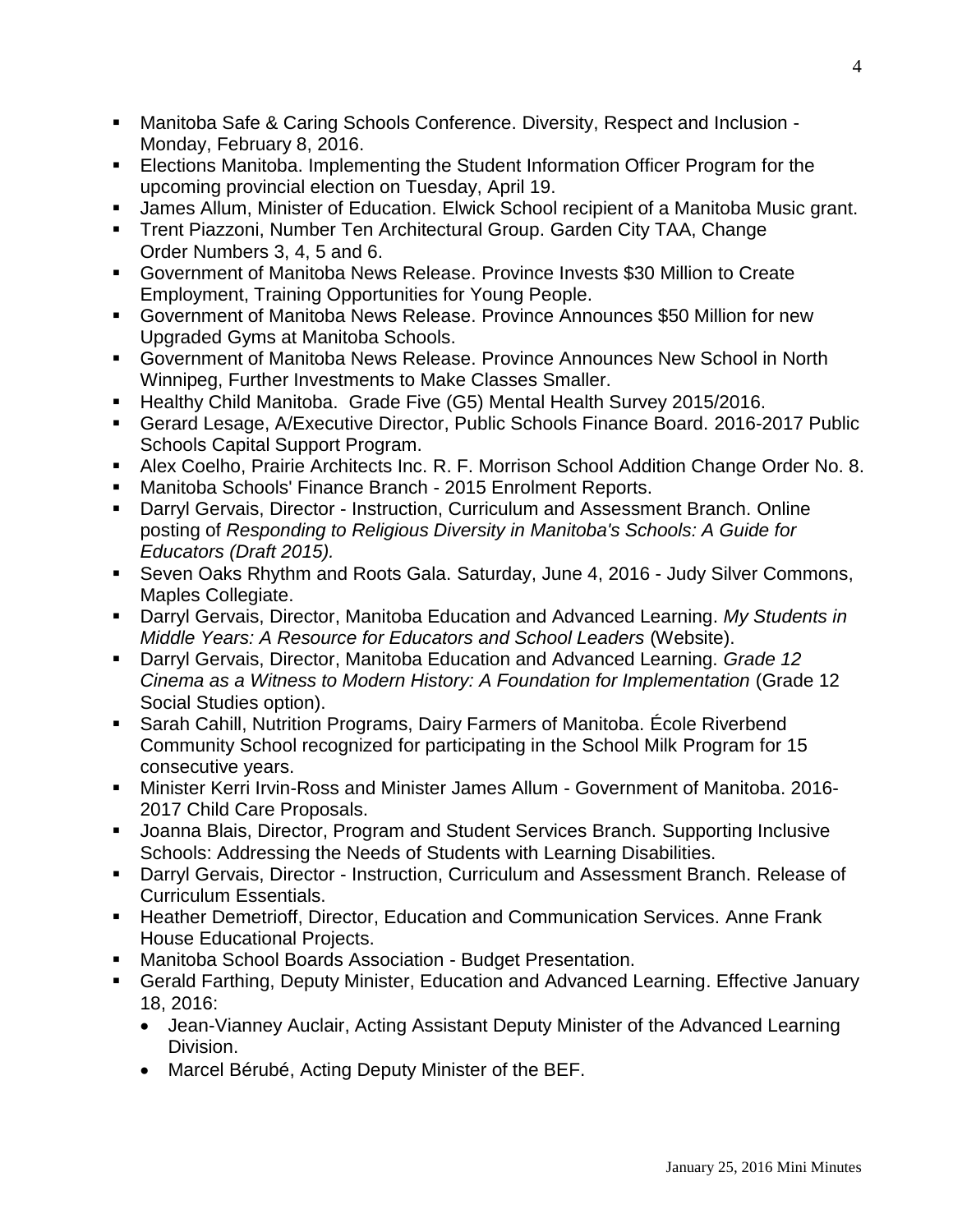- Wenda Dickens, Coordinator, Early Childhood Education Unit. Release of *A Time for Learning, A Time for Joy: A Resource for Kindergarten Teachers.*
- Shelley Wilson, Independent Schools Accountant, Manitoba Education. Shared Services Agreement between Seven Oaks School Division and Dasmesh School.
- Tim Austin, Manager of Taxation & Finance Services. 2016 Notice of Tax Requirement.
- **Lindsay Oster, Prairie Architects. École Rivière-Rouge Change Order No. 27.**
- Government of Manitoba News Release. Province Announces Plan to Implement Recommendations from the Task Force on Education Outcomes for Children in Care.
- David Yeo, Director, Education Administration Services Branch. 2016-17 Smaller Classes Initiative - Funding Allocation.
- **Joanna Blais, Director, Program and Student Services Branch. Important Funding** Application Information.
- Trent Piazzoni, Number Ten Architectural Group. Garden City Collegiate TAA Change Order No. 7.
- Manitoba Schools' Finance Branch. 2015/16 Shared Services Support.
- **Certificate of Safety Rating.**
- Cheryl Prokopanko, Director International Education Branch. International Education Act (IEA) and the associated Code of Practice and Conduct Regulation 51(2) were proclaimed by Cabinet on January 1, 2016 and are now in force.
- **The Winnipeg Foundation 2015 Annual Report.**
- "Teach French in Seven Oaks" Postcards.

#### **Personnel Report:**

• The following were appointed to Teacher General (Permanent) teaching contracts effective September 6, 2016: Patrick Ames (1.00) M. Jordann Harvey (1.00) Christina Cavell (1.00) Matt Henderson (1.00)

Lane Gibson (1.00) Nick Serduletz (1.00)

Jalin Desloges (1.00) Dara Labossiere (1.00) Jessica Forsman (1.00) Lynnette Navarro (1.00)

• The following were appointed to Limited Teacher-General (Term) contracts effective September 6, 2016 to June 30, 2017: Zoe Brittain (1.00) Celeste Perrin (1.00)

Jane Hirose (1.00) Tracy Tesluck (1.00) Amy Komus (1.00)

Christina Falvo (1.00) Lauren Schellenberg (1.00) Laura Kilbrai (1.00) Jonathon Traverse (1.00)

- Maria Cordova was appointed to a full-time (1.00) Limited Teacher-General (Term) contract effective February 2, 2016 to June 30, 2016.
- Tim Gysel was appointed to a full-time (1.00) Limited Teacher-General (Term) contract effective January 8, 2016 to February 19, 2016.
- Russell Kraychuk was appointed to a full-time (1.00) Limited Teacher-General (Term) contract effective February 2, 2016 to June 30, 2016.
- The following teachers were appointed to Substitute Teacher contracts effective the 2015-2016 school year: Kevin Denchuk, Ottoniel Santizo Gonzales, Michael Dueck, Jennifer Tavares.